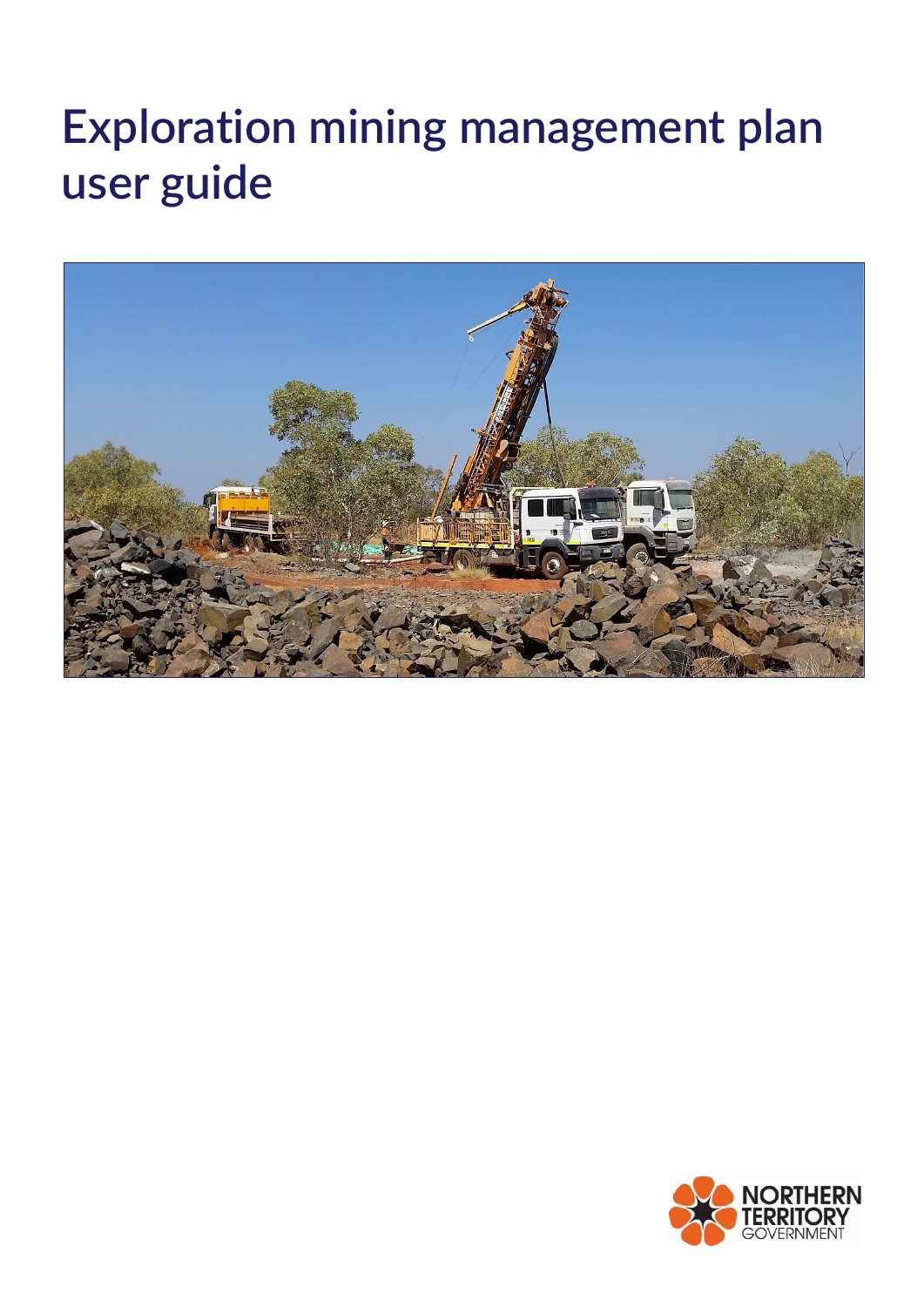| Document title     | Exploration mining management plan user guide                                                                                                            |  |
|--------------------|----------------------------------------------------------------------------------------------------------------------------------------------------------|--|
| Contact details    | Department of Industry, Tourism and Trade<br>Mines Branch - Mining Operations<br>GPO Box 4550, Darwin NT 0801, Australia<br>E: mineralinfo.ITT@nt.gov.au |  |
| <b>Approved by</b> | Ros Vulcano, Director Mining Operations                                                                                                                  |  |
| Date approved      | 23 March 2021                                                                                                                                            |  |

| <b>Acronyms</b>         | <b>Full form</b>                                                                |
|-------------------------|---------------------------------------------------------------------------------|
| <b>AAPA</b>             | Aboriginal Areas Protection Authority                                           |
| <b>ABN and ACN</b>      | Australian Business Number and Australian Company Number                        |
| <b>AMEC</b>             | Association of Mining and Exploration Companies                                 |
| <b>ASIC-ABR</b>         | Australian Securities and Investments Commission - Australian Business Register |
| <b>DEPWS</b>            | Department of Environment, Parks and Water Security                             |
| DITT/<br>The Department | Department of Industry, Tourism and Trade                                       |
| <b>EL</b>               | <b>Exploration Licence</b>                                                      |
| <b>EPBC</b>             | <b>Environment Protection and Biodiversity Conservation Act 1999</b>            |
| <b>MCA</b>              | Minerals Council of Australia                                                   |
| ML                      | <b>Mineral Lease</b>                                                            |
| <b>MMA</b>              | Mining Management Act 2001                                                      |
| <b>MMP</b>              | Mining Management Plan                                                          |
| <b>MTA</b>              | Mineral Titles Act 2010                                                         |
| <b>NT</b>               | <b>Northern Territory</b>                                                       |
| SOBS                    | Site of Botanical Significance                                                  |
| <b>SOCS</b>             | Site of Conservation Significance                                               |
| <b>STRIKE</b>           | Spatial Territory Resource Information Kit for Exploration                      |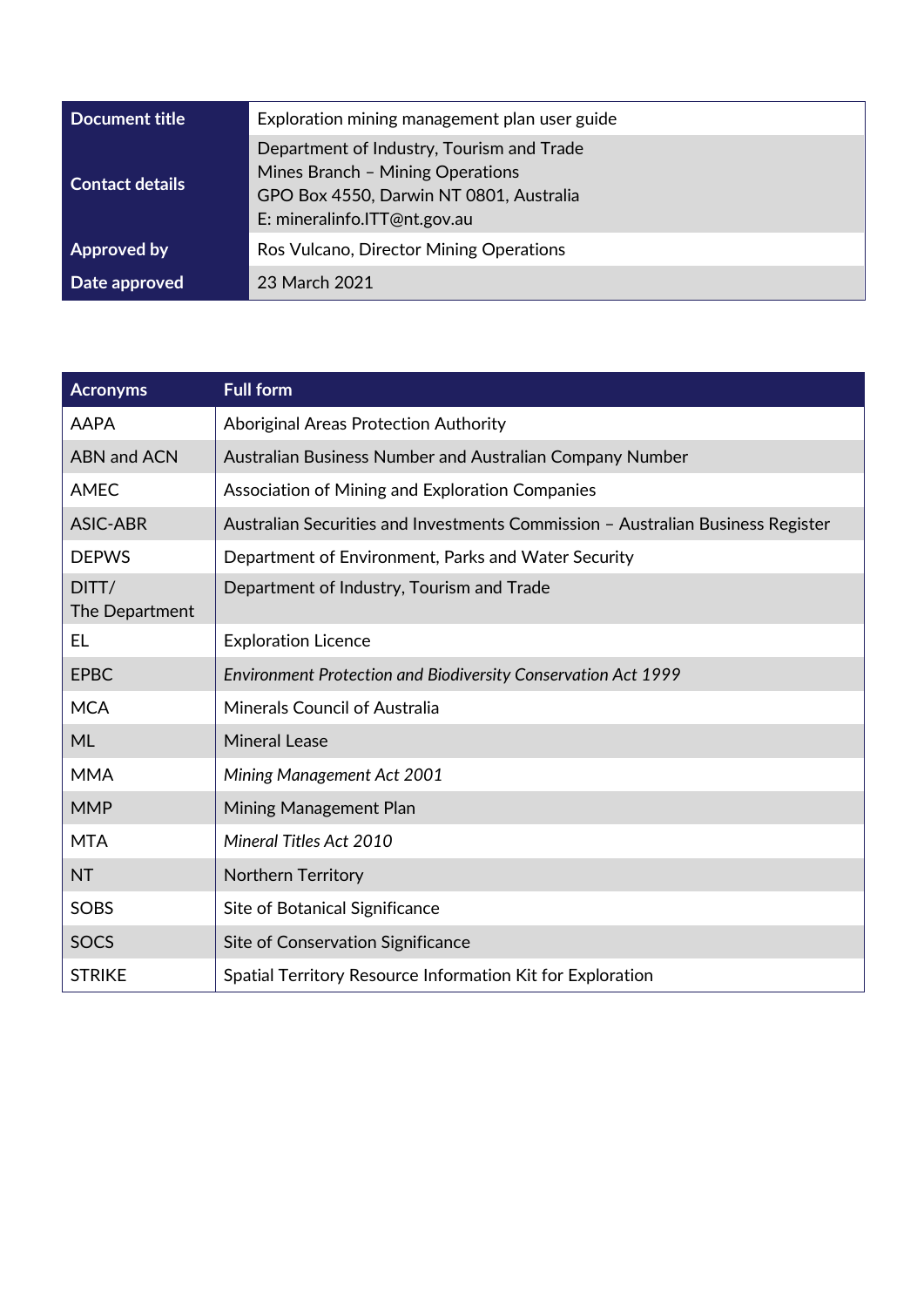# **Contents**

| $\mathbf{L}$ |  |
|--------------|--|
|              |  |
|              |  |
|              |  |
|              |  |
|              |  |
|              |  |
|              |  |
|              |  |
|              |  |
|              |  |
|              |  |
| III.         |  |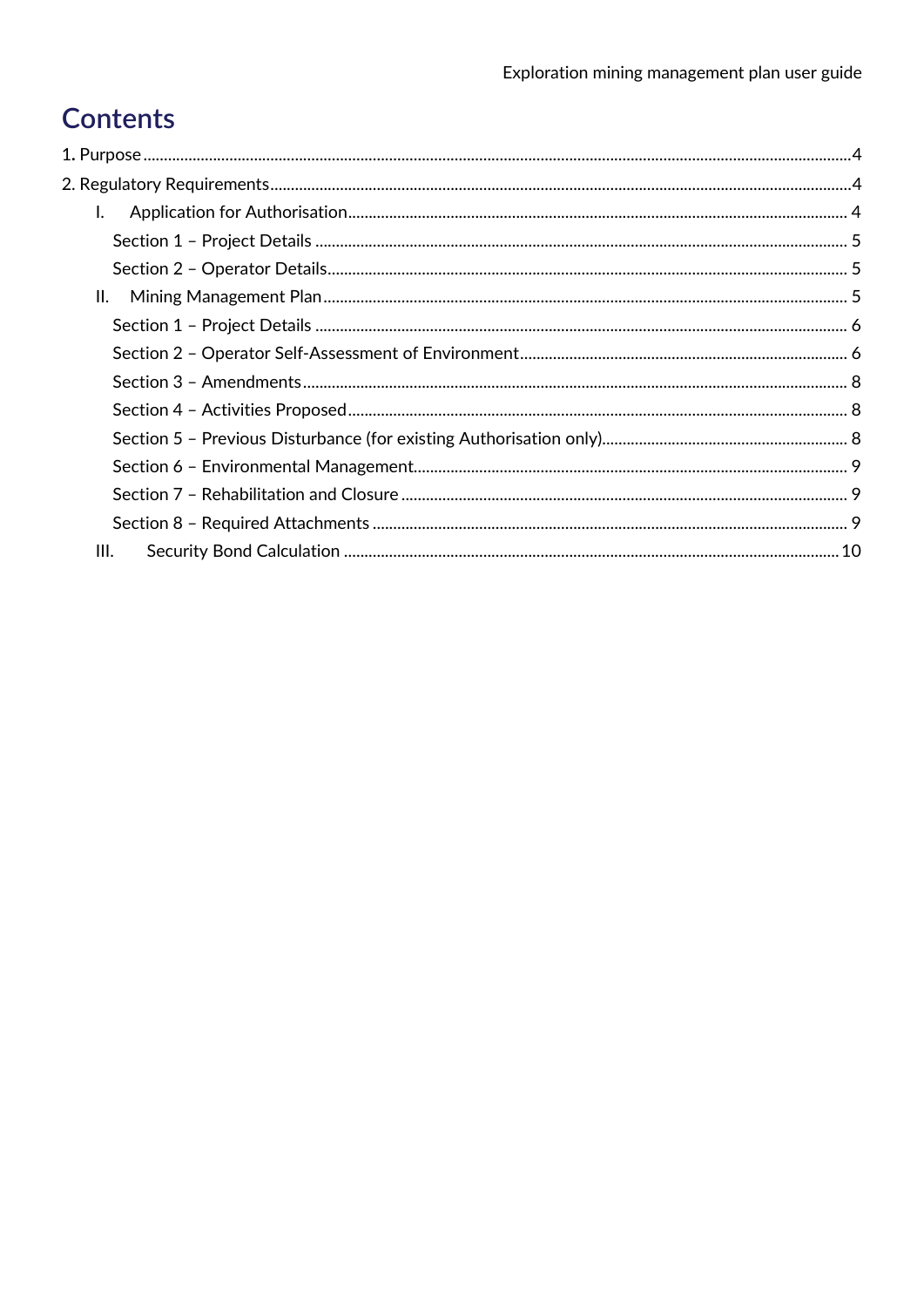## <span id="page-3-0"></span>**1. Purpose**

This user guide has been developed to provide guidance and support to individuals and companies (the Operator) completing the Application for Authorisation and preparing a Mining Management Plan (MMP), in order to undertake mineral exploration in the Northern Territory (NT). The guide also clarifies the additional information necessary to obtain an Authorisation under the *Mining Management Act 2001* (MMA).

### <span id="page-3-1"></span>**2. Regulatory Requirements**

Before undertaking any mining activity (exploration) in the NT, the following documentation must be submitted for assessment to the Department:

- I. Application for Authorisation
- II. Mining Management Plan
- III. Security Calculation

This applies to any exploration activities likely to cause substantial disturbance (e.g. land clearing, drilling, etc. as described in Section 35(3) of the Act and on [https://nt.gov.au/industry/mining-and](https://nt.gov.au/industry/mining-and-petroleum/mining-activities/substantial-disturbance)[petroleum/mining-activities/substantial-disturbance](https://nt.gov.au/industry/mining-and-petroleum/mining-activities/substantial-disturbance) ). An Operator is required to hold a mineral title granted under the *Mineral Titles Act* 2010 (MTA), or be appointed Operator by the owner of a mining site under the MMA, prior to submitting an Application for Authorisation, MMP and security calculation to the Department. These documents contain Project information to enable full assessment by the Department against the requirements of the MMA.

The MMP and supporting information must be reviewed and, if necessary, amended by the Operator every 12 months as specified in your Authorisation. If on review the MMP needs amending, the Operator is to submit the amended MMP to be assessed on or before the anniversary of the Authorisation. However, if on review the MMP does not need amending, the Operator is requested to advise the Department in writing on or before the anniversary of the Authorisation.

If changes to an approved MMP are proposed, an updated MMP (amended MMP subject to the MMA) must be submitted and approved prior to the changes to mining activities commencing.

The information requested in the following sections are required under the MMA.

#### <span id="page-3-2"></span>**I. Application for Authorisation**

The Authorisation provides the Operator with approval to undertake the work detailed in the MMP for the period specified, and subject to the conditions, in the Authorisation.

The Application for Authorisation form submitted to the Department WILL NOT be made public. Please note that the Application for Authorisation form is also used for extractive and mining related activities, however this guide is only applicable to applications for exploration activities.

The Application for Authorisation has to be provided when submitting a MMP for the first time and thereafter only when details on the form need to be updated. Contact details are used by the Department to communicate matter related to the Project with the person included as contact in the form. It is the Operator responsibility to ensure updated details are communicated to the Department at any one stage.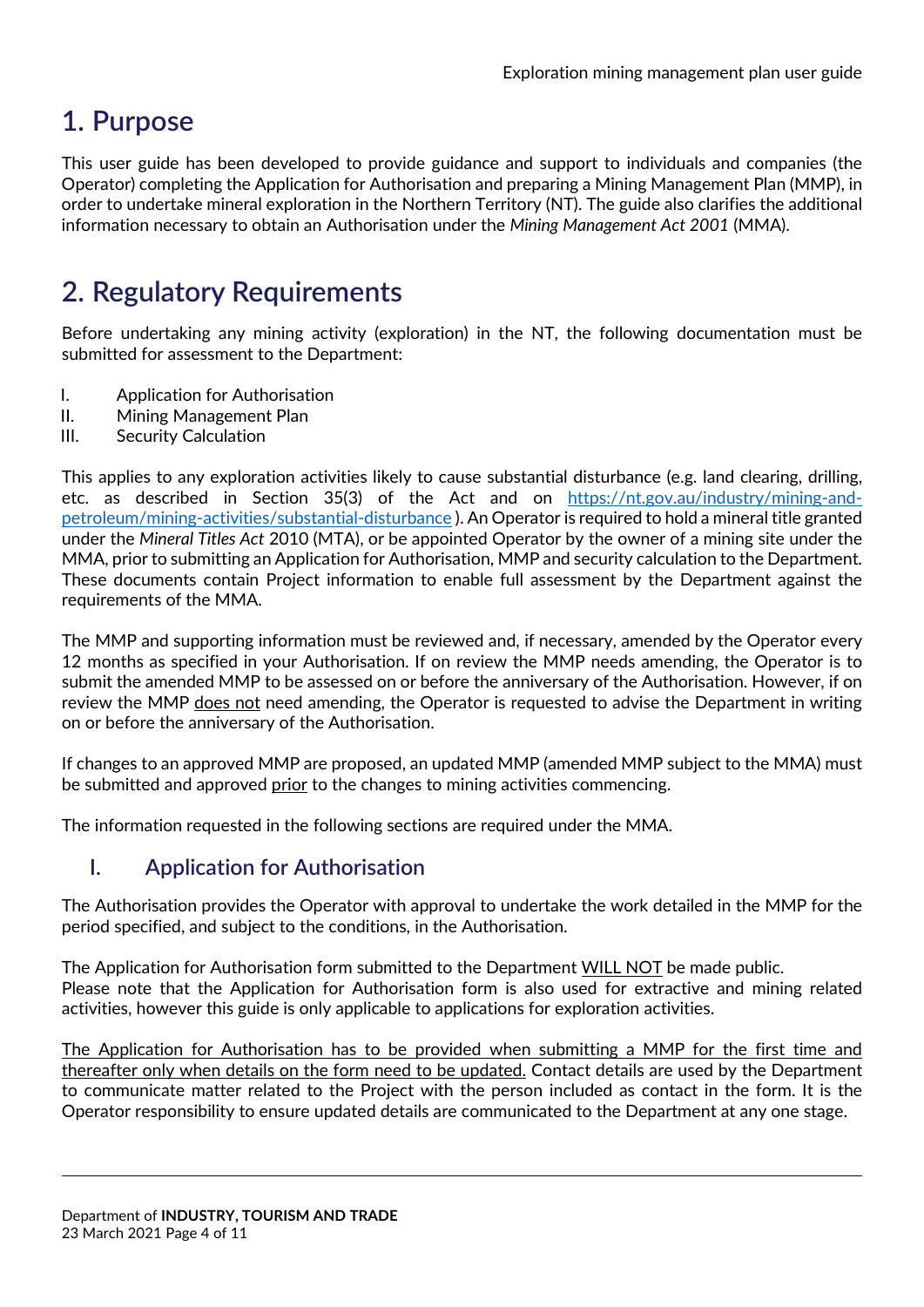#### <span id="page-4-0"></span>**Section 1 – Project Details**

The purpose of this section is for providing clear details about what approval is being sought The applicant must select the appropriate checkboxes in this section:

- 'New Authorisation' for applications under Section 36(1) of the MMA. For instance, where there is a new Project and/or the ACN/ABN related to an existing project changes.
- 'Variation of Authorisation' if the applicant holds an existing Authorisation and proposes changes to the approved activities (e.g. exploration), mining interests, Operator's name and/or project's name.
- 'Exploration' is for mining activities that involve exploratory work, such as drilling and costeans, and fall within an Exploration Licence (EL). Note: exploration activities can occur on a Mineral Lease (ML) on the existing Authorisation.
- The Project name is required to identify which project the Authorisation pertains to and the Authorisation number for existing Authorisations.

#### <span id="page-4-1"></span>**Section 2 – Operator Details**

This section is required to ensure contact details are kept current in the Department's database.

- Include name of Operator as shown on the ASIC-ABR register or the applicant's name in the case where an ACN number does not exist.
- Include ACN and ABN numbers if both available.
- Include the main business street and postal address.
- Include the contact details (name and title position) of the nominated contact in which the Department will deal with for all matters related to the Authorisation/Project.
- Include the nominated contact phone number and email address. More than one contact detail can be added if needed (e.g. security matter, general contact).

#### <span id="page-4-2"></span>**II. Mining Management Plan**

The MMP is the primary tool for managing compliance with the MMA. The MMP clearly sets out all the environmental and legal obligations that must be met by the Operator.

The MMP template can be adjusted to suit each operation. However, the omission of information requested will impede on the assessment process. Therefore, the applicant is strongly encouraged to provide the information requested to the Department and/or provide justification if information cannot be supplied.

*Note: Your approved MMP, excluding any commercial in confidence material and personal details, WILL BE made public. The department considers commercial-in-confidence material and personal information to include:*

- *Security estimates and calculations*
- *Commercial contractual information*
- *Confidential agreements*
- *Staff personal details including signatures*

*Following approval of the MMP the Operator is required to make the MMP, with the agreed commercial-inconfidence information removed, available to the public within 14 days of approval. The Operator must provide to the Department the website link to the MMP published on the company website or request that it be published on the DITT website.*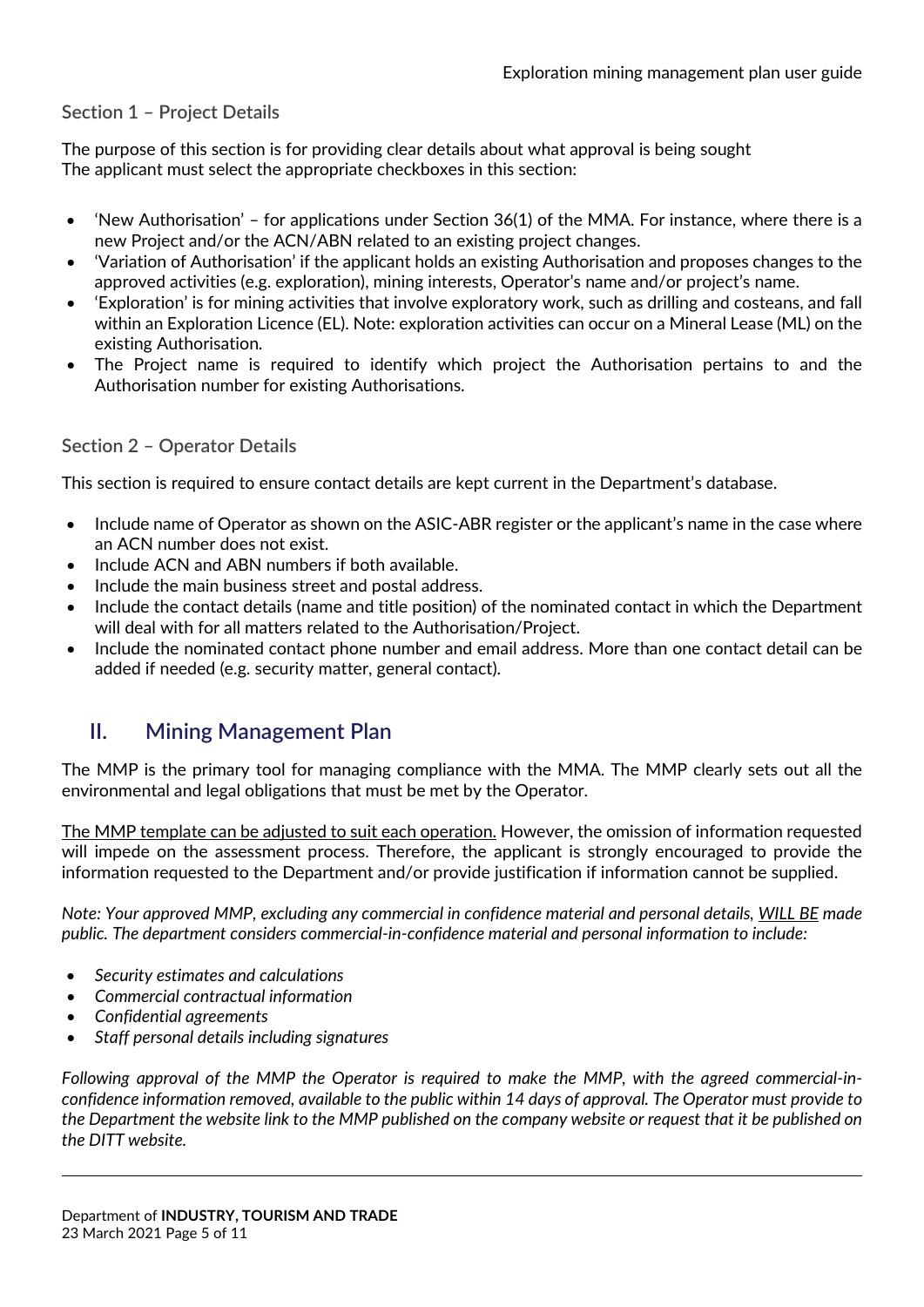#### <span id="page-5-0"></span>**Section 1 – Project Details**

Some of the information requested in this section has already been provided in the Application for Authorisation. The Application for Authorisation and the MMP are two separate documents, and operator/project identifying information is required to link the two documents. In this section, provide the following information:

- Project name, existing Authorisation number, Operator name and ABN and ACN numbers consistent with the details provided in the Application for Authorisation.
- A brief description of how to access the project site from the nearest town or community.
- The mineral commodity(s) that are being explored for.
- A short explanation of the exploration (mining activities)
- Include the proposed start and finish dates for the activities proposed in the MMP. Include any other date considered relevant to the operations (e.g. Stages). Note: the MMP is not limited to a yearly period. Works can be outlined for a maximum of four years. The stages must be clearly identified the disturbance related to them. *Note: In considering the time period please beware that the security calculation can be considered , in relation to the disturbance as staged in the drilling program and the department can work with you with regards related staged payments.*

#### **Mining Interests, Land Ownership and Organisational Structure**

- List the mining interests (titles), the titleholder name/s, the expiry date and the property name/land holder (e.g. pastoralist, Aboriginal land trust, and freehold land) for each title. The titles provided here will be included in the Authorisation document. Should a title be omitted, work will not be authorised on that title. Provide a Land Access Agreement (LAA) for disturbance proposed on Pastoral Properties.
- Include organisational structure/table that provides details of key positions and names of those with responsibility and accountability for the mining activities detailed in this MMP. Delete/add those that may or may not be relevant.

#### <span id="page-5-1"></span>**Section 2 – Operator Self-Assessment of Environment**

The Operator is responsible for identifying all key environmental risks and ensuring compliance with relevant legislation. Follow the steps outlined in the assessment tables. Evidence of consultation and the resulting management plans, must be provided as an appendix to the MMP.

- Step 1: Check for threatened species. It is likely a threatened species will show up in all reports. Therefore, the Operator must undertake a likelihood analysis, which looks at the likelihood of the species or its habitat occurring at or near the site. If the analysis results in a high likelihood, then a "Significant Impact Assessment" must be undertaken, and results appended to the MMP. A comment describing actions taken as a "Significant Impact Assessment" (e.g. consulted NR MAPS and EPBC Protected Matters Search Tool, outcome from EPBC Protected Matters Search Tool appended to the MMP) can be included in this section. However, this section is NOT intended as a summary of outcomes.
- The Matters of National Environmental Significance Significant Impact Guidelines 1.1, contain information in relation to undertaking a likelihood analysis and significant impact assessment.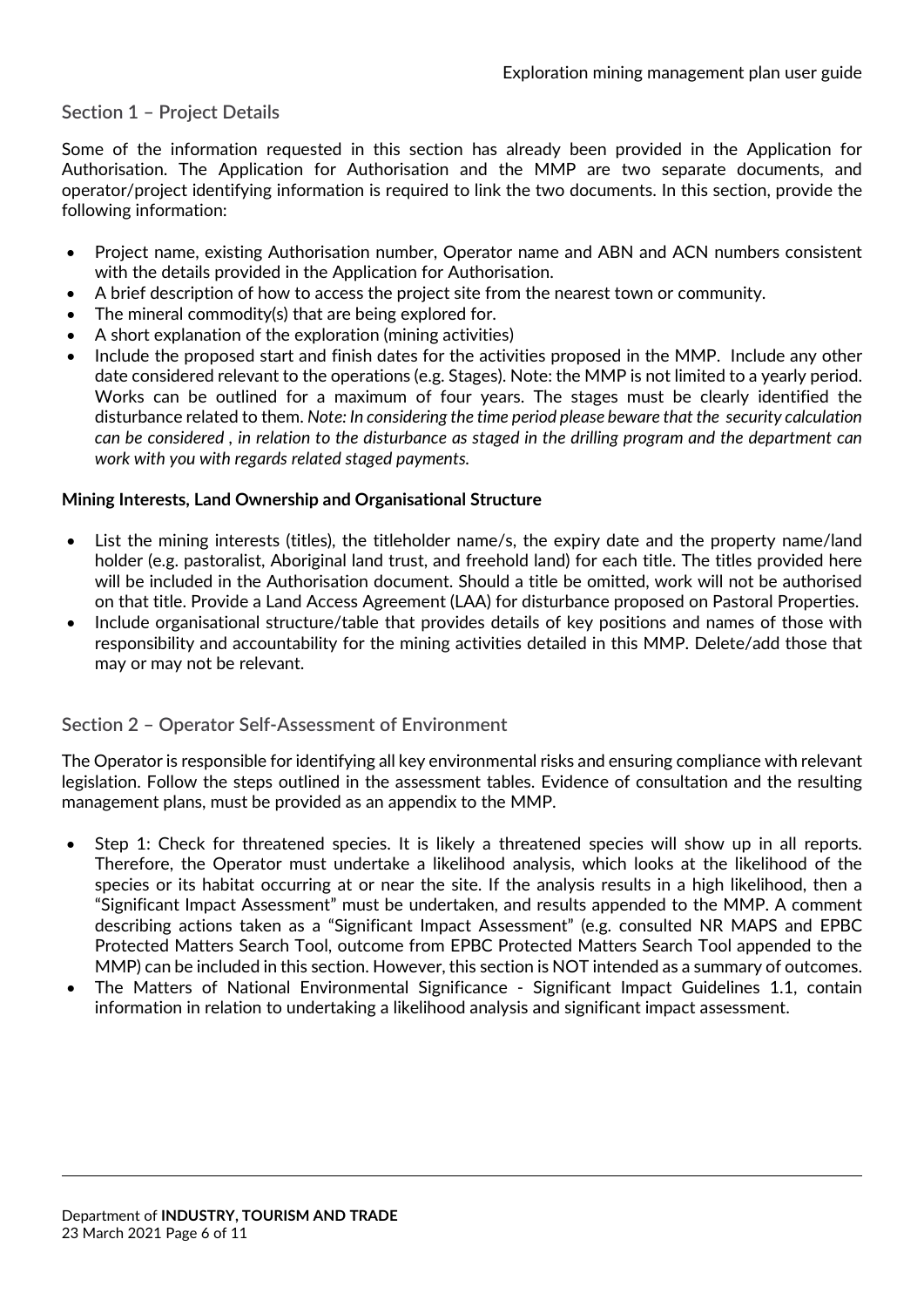| <b>Useful Resources</b>              | Web address                                                    |
|--------------------------------------|----------------------------------------------------------------|
| <b>STRIKE</b>                        | http://strike.nt.gov.au/                                       |
| NR MAPS                              | http://nrmaps.nt.gov.au/                                       |
| <b>EPBC Protected Matters Search</b> | htttp://www.environment.gov.au/epbc/protected-matters-search-  |
| Tool                                 | tool                                                           |
| Significant Impact Guidelines 1.1    | http://www.environment.gov.au/system/files/resources/42f84df4- |
|                                      | 720b-4dcf-b262-48679a3aba58/files/nes-guidelines 1.pdf         |

• Step 2: Determine if declared weeds have been reported in the project area. Contact the relevant landholder/s and/ DEPWS – Weeds Management Branch to determine if weeds are present and what management actions are required to control/manage the weeds. It is the responsibility of the owner and occupier of land to eliminate or control declared weeds.

| Useful resource | <b>Web address</b>       |
|-----------------|--------------------------|
| INR MAPS        | http://nrmaps.nt.gov.au/ |

• Step 3: Water related matters on mining sites are no longer exempt from the *Water Act 1992*. Determine your requirements for a licence and or permit under the *Water Act 1992* should you intend extracting water for your project and or interfering with a water way.

| Useful resource                | Web address                         |
|--------------------------------|-------------------------------------|
| DEPWS Water Resources          | https://nt.gov.au/environment/water |
| <b>Contact Water Resources</b> | water.regulation@nt.gov.au          |

• Step 4: Determine if the project is likely to have a significant impact on the environment.

| Useful resources                               | Web address                                                                                                  |
|------------------------------------------------|--------------------------------------------------------------------------------------------------------------|
| <b>Environmental Factors and</b><br>Objectives | https://ntepa.nt.gov.au/_data/assets/pdf_file/0005/546<br>791/guideline environmental factors objectives.pdf |
| Referring a Proposal to the NTEPA              | https://ntepa.nt.gov.au/_data/assets/pdf_file/0011/570<br>872/guideline referring proposal to ntepa.pdf      |

• Step 5: Determine if sacred sites exist with the project area. The Aboriginal Areas Protection Authority (AAPA) is responsible for the administration of the Northern Territory Aboriginal Sacred Site Act 1989. Evidence of an Authority Certificate or Register Search are not required. Relevant Land Councils may also need to be contacted if operating on Aboriginal Land

| Useful resource             | Web address               |
|-----------------------------|---------------------------|
| Aboriginal Areas Protection | http://www.aapant.org.au/ |
| <b>Authority</b>            |                           |

• Step 6: Determine if there are any sites archaeological and heritage sites within the project area. The Department of Territory Families, Housing and Communities (DTFHC) administers the *Heritage Act*.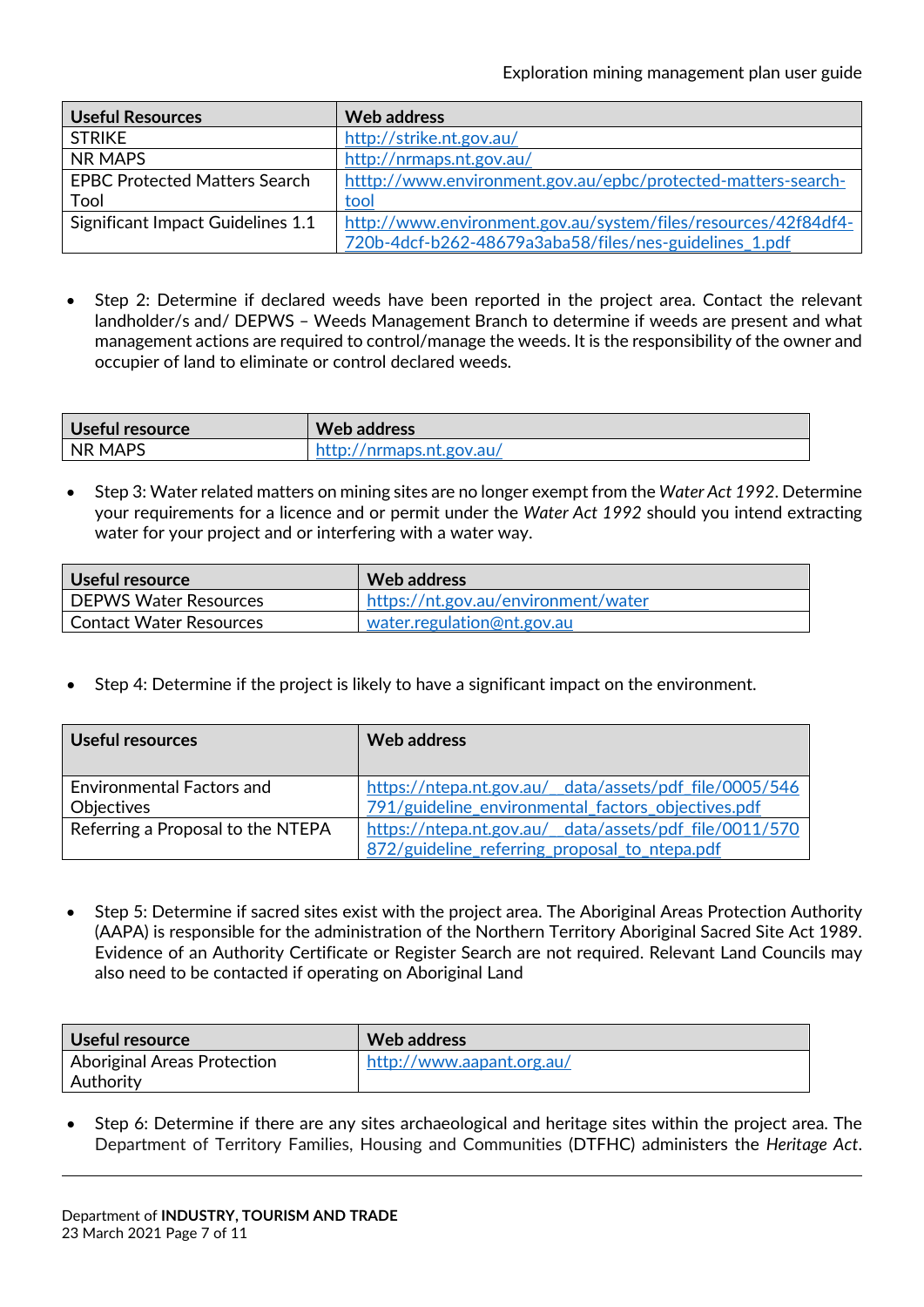Evidence of archaeological and heritage searches are not required; however, locations of sites should be shown on maps appended to the MMP.

| Useful resource      | Web address                                             |
|----------------------|---------------------------------------------------------|
| NT Heritage Register | https://nt.gov.au/property/land/heritage-               |
|                      | listings/heritage-register-search-for-places-or-objects |

Please contact a Mining Officer if assistance is required in completing Section 2 of the MMP.

#### <span id="page-7-0"></span>**Section 3 – Amendments**

This section should list the changes made since the last MMP submission. Where no new activities are proposed, but completion of prior approved activities are planned, an amended MMP is not required.

*Note: All Authorisations require annual review of the approved MMP, by a specific date. If on review the MMP does not need to be amended, please advise the department that no amendments will be submitted as a result of the review.* 

#### <span id="page-7-1"></span>**Section 4 – Activities Proposed**

Details of the proposed activities should be outlined in the Table provided. For projects with numerous titles, columns can be added in the existing table or additional table/s included. These details assist Mining Officers in making the assessment of the risk and management of the project and the required security bond.

- Include the proposed activities for the next period. Multiple work programs can be included for up to four years as a staged approach. Only a security bond for the first stage is required until the Operator is ready to commence the next stage.
- Ensure bulk sample pits have been approved under the *Mineral Titles Act.* Contact Mineral Titles [\(titles.info@nt.gov.au\)](mailto:titles.info@nt.gov.au) should bulk sample pits be proposed.
- Proposed activities such as exploration declines, shafts and pits are not authorised activities under an Exploration Licence (EL). These activities may be authorised on a Mineral Lease (ML), however the Mining Management Plan for Mining Activities must be submitted for assessment.
- A table including the list of camp infrastructures and their measurements can be added as an appendix. Measurements may be required in order to complete the security calculation spreadsheet.

#### <span id="page-7-2"></span>**Section 5 – Previous Disturbance (for existing Authorisation only)**

The information contained in this spreadsheet provides details of previous exploration activities carried out since the commencement of the Project.

The spreadsheet will inform the status of disturbance of the Project and must be completed and submitted as an attachment to the MMP.

The spreadsheet considers:

- Drill holes status
- Drill pads and sumps status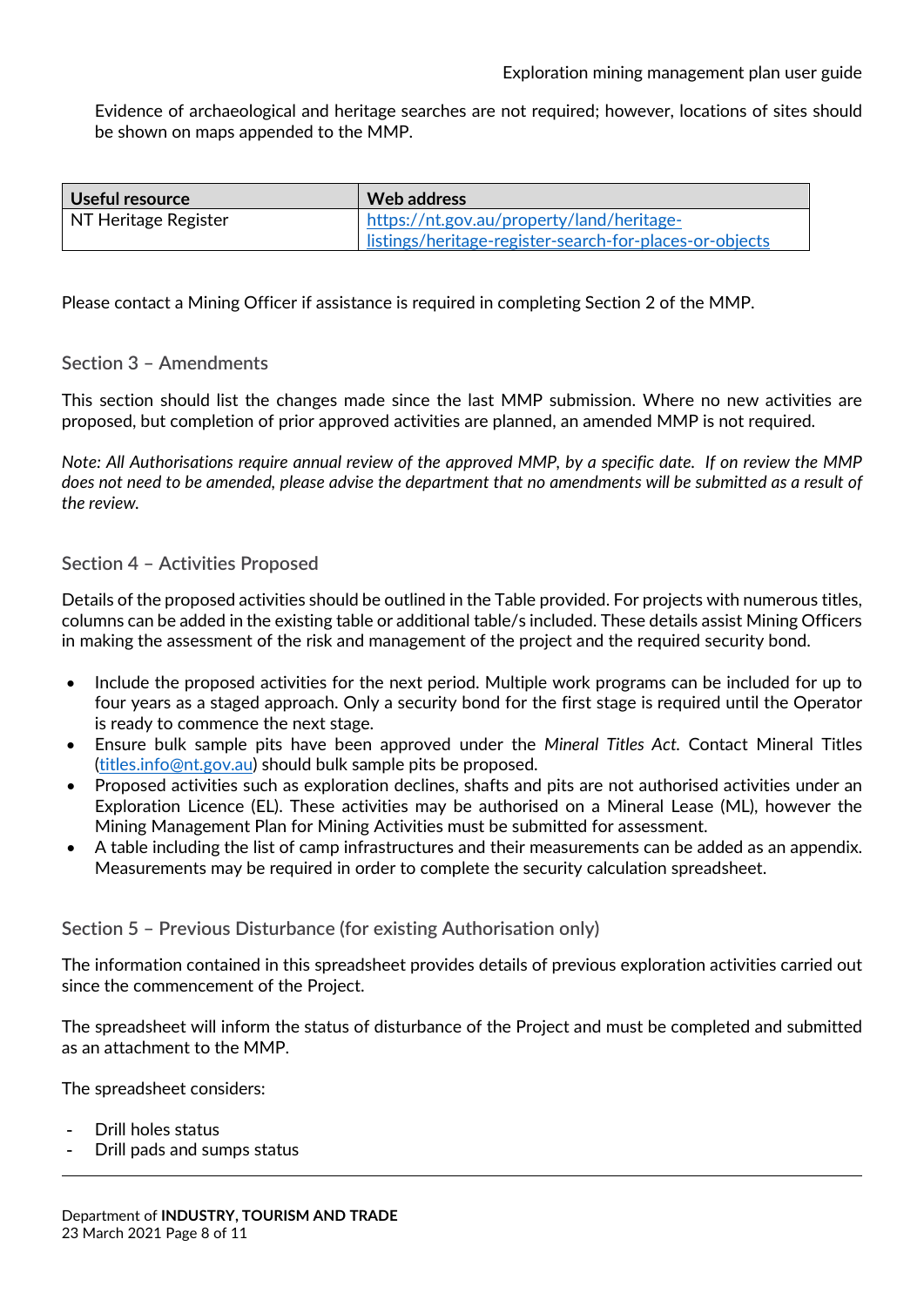Tracks, camp, bulk samples and costeans status

Drill holes are required to have an ID. Should the ID not have been assigned, those drill holes will need to have a unique number to be accounted for in the spreadsheet. An explanation can be provided in the comment column, stating holes' ID will change once assigned.

Only the authorised disturbances for which security has been paid must be included. For example, if drill holes disturbance is proposed in stages, only the drill holes included in the stage that has been paid for must be included in the spreadsheet.

#### <span id="page-8-0"></span>**Section 6 – Environmental Management**

These are the Department's minimum environmental standards for exploration activities. By checking each box, the Operator agrees to adopt these standards while conducting exploration activities on a project area.

Should the Operator choose not to follow the Department's minimum standards, justification and alternative measures must be provided. Omitting information required for assessment will impede the process as further information will be requested.

#### <span id="page-8-1"></span>**Section 7 – Rehabilitation and Closure**

These are the Department's minimum standards for rehabilitation and closure of the proposed activities. By checking each box, the Operator agrees to adopt these standards following exploration activities on a project area.

Evidence must be provided by the Operator to the Department for infrastructures that are to remain after closure of which the land holder takes on liability and future management.

Should the Operator choose not to adopt the Department's minimum standards, justification and alternative measures must be provided. Omitting information required for assessment will impede the process as further information will be requested.

Completed rehabilitation may require a Departmental site inspection, in addition to the assessment of the rehabilitation report, updated security calculation and updated rehabilitation register, prior to processing a (partial) refund of security.

Before and after photographs of completed works are required to demonstrate successful rehabilitation of the site. Failure to supply these may result in security bond not being returned due to lack of evidence.

| Useful resource                                                      | Web address                                                                                                                         |
|----------------------------------------------------------------------|-------------------------------------------------------------------------------------------------------------------------------------|
| Construction and Rehabilitation of<br><b>Exploration Drill Sites</b> | https://nt.gov.au/__data/assets/pdf_file/0015/203334/aa7-<br>029-construction-and-rehabilitation-of-exploration-drill-<br>sites.pdf |

#### <span id="page-8-2"></span>**Section 8 – Required Attachments**

All the required attachments, if applicable, must be submitted as appendices to the MMP. Should one of the attachments not be included, justification must be provided. Omitting information required for assessment will impede the process as further information will be requested.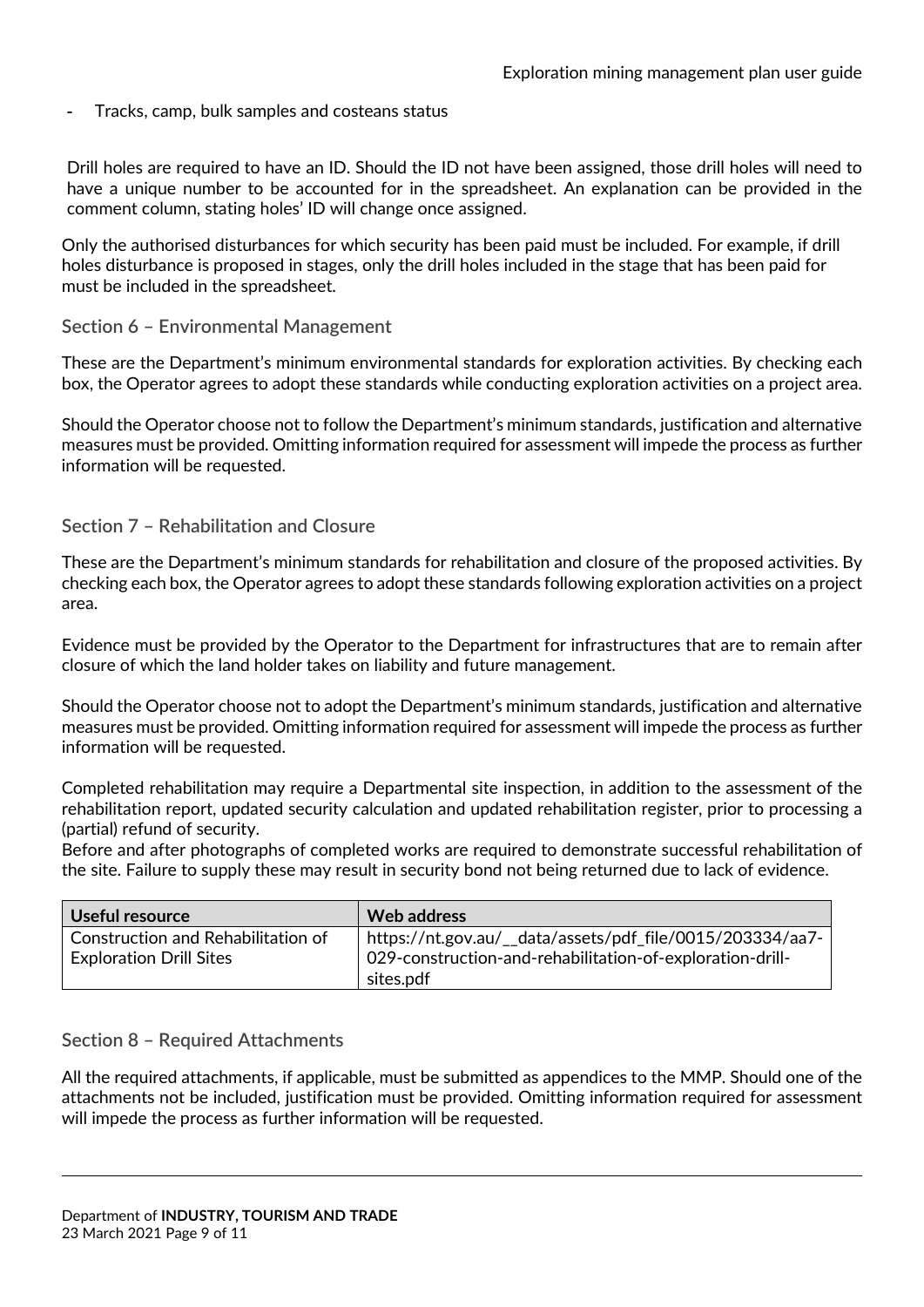Please provide the following:

- A completed Application for Authorisation form including all the necessary contact details for the Department to communicate with the Operator on diverse matters (e.g. security, MMP assessment).
- A completed 'Nomination of Operator form', if the title holder is not the Operator of the site as shown on Section 1 'Mining Interests and Ownership' of the Mining Management Plan. This is only required if this has not previously provided and accepted.
- The completed security calculation spreadsheet, ensuring the information included reflects the disturbance outlined in the MMP. Should any of the information included in the spreadsheet contradict those of the MMP, explanation will be required prior its assessment and acceptance.
- Evidence of Land Access Agreement if operating on an Exploration Licence (EL) on Pastoral Lease. The Operator must seek agreement for land access with the pastoralist and provide evidence of having reached an agreement to the Department. The agreement itself does not have to be provided to the Department. Further information about the need for an agreement for land access is available on the Departmental website<https://nt.gov.au/industry/mining-and-petroleum> .
- A completed up to date Disturbance Tracking spreadsheet providing details of exploration activities (drill holes, drill pads, sumps, tracks, camp, bulk samples and costeans) carried out since the commencement of the Project (for existing Authorisations). This spreadsheet is a valuable tool when assessing security in order to track rehabilitation work. Should evidence of rehabilitation work submitted to the Department be satisfactory, security can be partially refunded before the closure of the project.
- An excel spreadsheet detailing all the proposed hole IDs and coordinates; or, coordinate details of the polygon of the proposed project works area(s).
- Mapping data (kml, shape or track log file) of the camp site and of the existing tracks that will be used to access the site and of those that will be created; ensure a clear distinction between the existing and the proposed tracks.
- A topographic map including the work area/s showing all known current and proposed disturbances, title boundaries, drill holes, tracks, rehabilitated areas, camp sites, and environmental and sacred and/heritage site constraints.
- A Radiation Management Plan, if the target commodity is a radioactive mineral (e.g. uranium or thorium), or exploration activities are proposed in an area known to contain or is likely to intersect radioactive minerals, or exploration activities where elevated levels of naturally occurring radioactive material may result in workers and the public receiving radiation doses exceeding the recommended annual limit of 1mSv/annum.
- The documents related to section 2 must also be included as appendix when required (e.g. threatened species search, current biodiversity management plan if related to proposed work, evidence of consultation with DEPWS in relation to weeds and water and related documents if requested by DEPWS).

#### <span id="page-9-0"></span>**III. Security Bond Calculation**

The security calculation tool provided on the Department's website must be completed for any new activity proposed. Please check the Department's website regularly for any updates on the security calculation tool prior to completing it.

| Resource          | Web address                                    |
|-------------------|------------------------------------------------|
| Security and Levy | https://nt.gov.au/industry/mining-and-         |
|                   | petroleum/mining-activities/security-and-levy. |